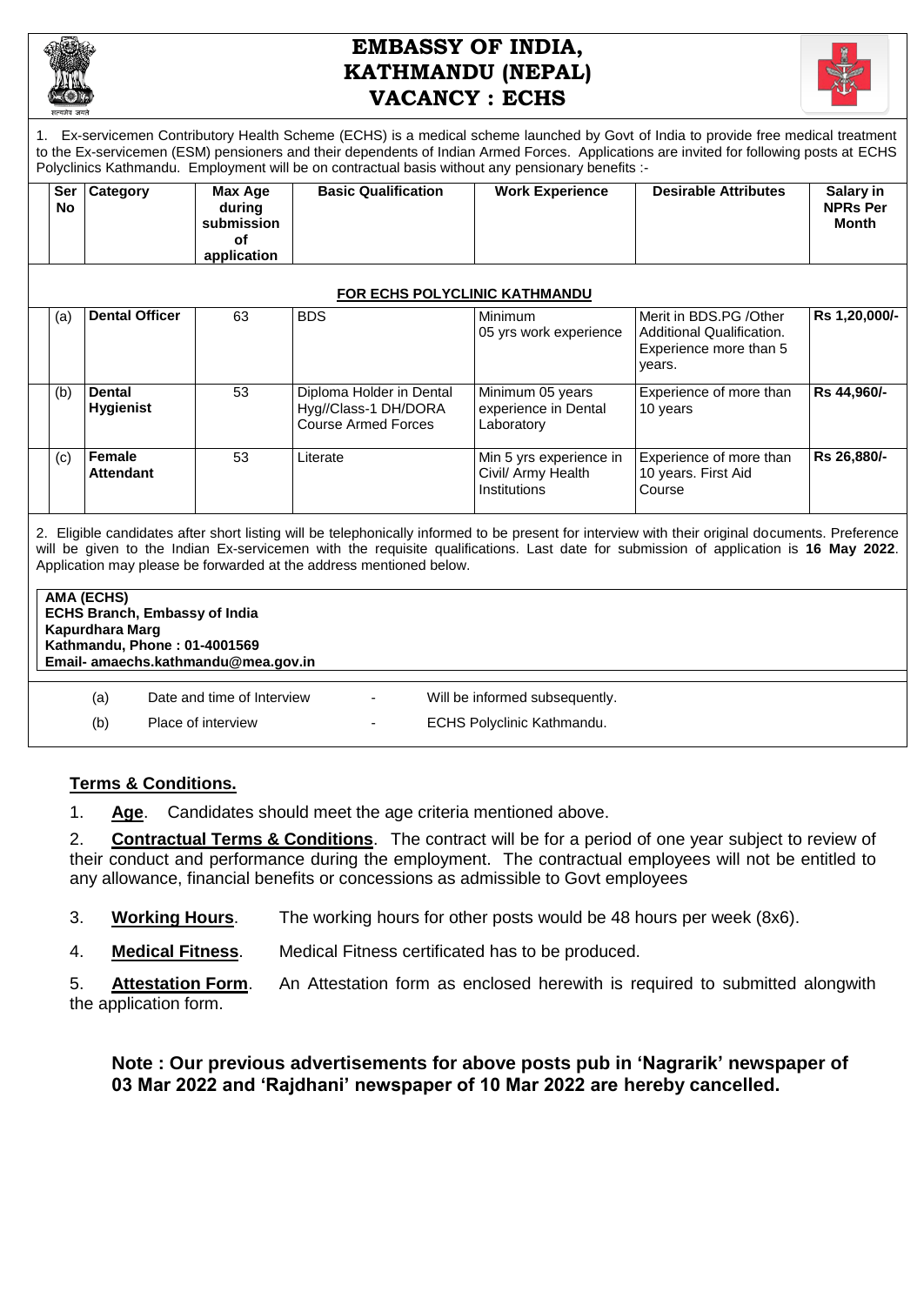

#### **Ex-Servicemen Contributory Health Scheme (ECHS) Embassy of India, PO Box 292, 336 KapurdharaMarg, Kathmandu (Nepal). Ph : 01-4001569, Website : [www.indembkathmandu.gov.in](http://www.indembkathmandu.gov.in/)**



### **APPLICATION FORM FOR EMPLOYMENT IN ECHS**

|                                                                                            |                                                  |         |      |                        |                         |               | Paste your                  |  |
|--------------------------------------------------------------------------------------------|--------------------------------------------------|---------|------|------------------------|-------------------------|---------------|-----------------------------|--|
|                                                                                            |                                                  |         |      |                        |                         |               | recent                      |  |
|                                                                                            |                                                  |         |      |                        |                         |               | passport size<br>photograph |  |
| If Ex-servicemen, Service No __________, Rank _______,                                     |                                                  |         |      |                        |                         |               |                             |  |
|                                                                                            |                                                  |         |      |                        |                         |               |                             |  |
|                                                                                            | and date of retirement ___________________.      |         |      |                        |                         |               |                             |  |
|                                                                                            |                                                  |         |      |                        |                         |               |                             |  |
|                                                                                            | Date of Birth : Date ____ Month ____ Year ______ |         |      |                        |                         |               |                             |  |
|                                                                                            |                                                  |         |      |                        |                         |               |                             |  |
|                                                                                            |                                                  |         |      |                        |                         |               |                             |  |
| PIN PIN Proof of address to be attached)                                                   |                                                  |         |      |                        |                         |               |                             |  |
| Mobile No _________________________________, Landline __________________________           |                                                  |         |      |                        |                         |               |                             |  |
|                                                                                            |                                                  |         |      |                        |                         |               |                             |  |
| Education Qualification (Attach attested photocopy of certificates) :                      |                                                  |         |      |                        |                         |               |                             |  |
| Ser                                                                                        | Qualification /                                  | Year of |      | Place & name of School |                         | $\frac{0}{0}$ | Year                        |  |
| No.<br>(a)                                                                                 | Degree<br>10 <sup>th</sup>                       | passing |      | / College / Institute  |                         | Marks         |                             |  |
| (b)                                                                                        | $12^{\text{th}}$                                 |         |      |                        |                         |               |                             |  |
| (c)                                                                                        | Graduation                                       |         |      |                        |                         |               |                             |  |
| (d)                                                                                        | Post Graduation                                  |         |      |                        |                         |               |                             |  |
| (e)                                                                                        | Diploma / Degree                                 |         |      |                        |                         |               |                             |  |
| Work Experience (Experience Certificate must be attached for consideration of experience). |                                                  |         |      |                        |                         |               |                             |  |
| Ser                                                                                        | Place of work / Name of                          |         |      | Period of employment   | Experience              |               | Reason for                  |  |
| No.                                                                                        | Institute / Designation /<br>Appointments held   |         | From | To                     | Certificate<br>attached |               | leaving the<br>job          |  |
|                                                                                            |                                                  |         |      |                        | (Yes / No)              |               |                             |  |
| (a)                                                                                        |                                                  |         |      |                        |                         |               |                             |  |
| (b)                                                                                        |                                                  |         |      |                        |                         |               |                             |  |
| $\left( \text{c} \right)$                                                                  |                                                  |         |      |                        |                         |               |                             |  |
|                                                                                            |                                                  |         |      |                        |                         |               |                             |  |
| (d)                                                                                        |                                                  |         |      |                        |                         |               |                             |  |

10. Registration No. and Date of registration with MCI/ NMC (Photocopy of registration and NagriktaPramanPatra (NPP) to be attached).

11. Declaration by the applicant :

"I hereby declare that all the statements made and information provided by me in the Application Form are true. I also understand that in case, any of these is found false, I shall be disqualified forthwith for the post applied for or my engagement with ECHS shall be terminated forthwith and I shall also be liable for legal action".

Place : \_\_\_\_\_\_\_\_\_\_\_\_\_\_\_\_\_\_

Dated : \_\_\_\_/\_\_\_\_\_\_/2022 (Signature of the Applicant)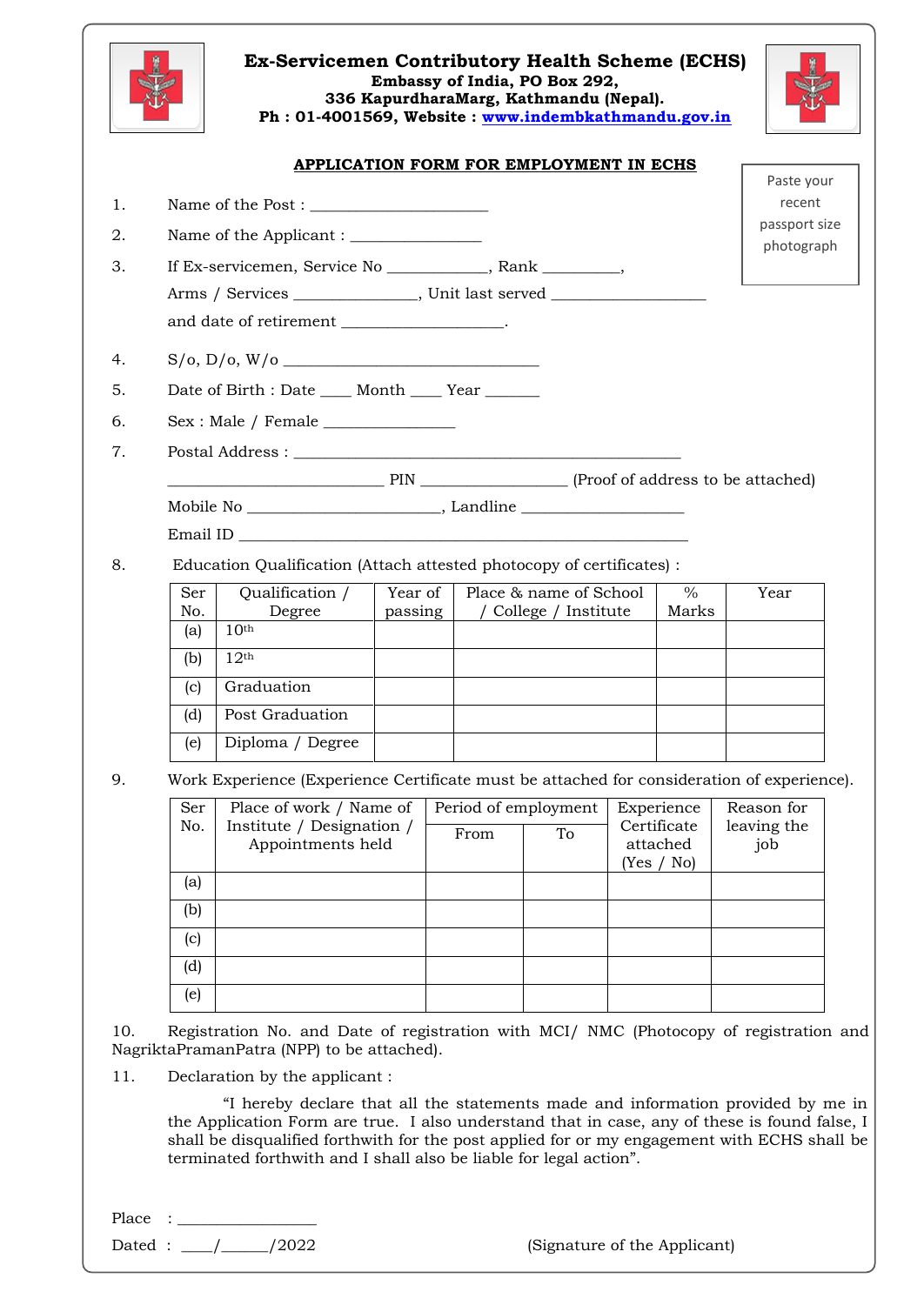| -2<br>$\mathcal{L}_{\text{cusp}}$ |       |                    |
|-----------------------------------|-------|--------------------|
|                                   | Photo | Photo              |
|                                   |       | <b>ANNEXURE-II</b> |

**ATTESTATION FORM**<br>(Verification of locally recruited staff in Mission/Post Abroad.)

#### "WARNING"

If the fact that false information has been furnished or that there has been suppression of any factual information in the attestation form comes to notice at any time during the service of the person, his services would be liable to be terminated.

| 1.           | Name in full (in block capitals)                                              | <b>SURNAME</b> | NAME |  |  |  |  |  |  |  |
|--------------|-------------------------------------------------------------------------------|----------------|------|--|--|--|--|--|--|--|
|              | With aliases, if any.                                                         |                |      |  |  |  |  |  |  |  |
|              | (Please indicate if you have added or                                         |                |      |  |  |  |  |  |  |  |
|              | dropped at any stage, any part of your                                        |                |      |  |  |  |  |  |  |  |
|              | name surname)                                                                 |                |      |  |  |  |  |  |  |  |
| a)           | Passport No., Place, Country & date of issue                                  |                |      |  |  |  |  |  |  |  |
|              |                                                                               |                |      |  |  |  |  |  |  |  |
| b)           | Nationality                                                                   |                |      |  |  |  |  |  |  |  |
|              |                                                                               |                |      |  |  |  |  |  |  |  |
| 2.           | Present address in full:                                                      |                |      |  |  |  |  |  |  |  |
|              |                                                                               |                |      |  |  |  |  |  |  |  |
|              |                                                                               |                |      |  |  |  |  |  |  |  |
|              |                                                                               |                |      |  |  |  |  |  |  |  |
| $\mathbf{3}$ | Permanent address in full:                                                    |                |      |  |  |  |  |  |  |  |
|              |                                                                               |                |      |  |  |  |  |  |  |  |
|              |                                                                               |                |      |  |  |  |  |  |  |  |
|              |                                                                               |                |      |  |  |  |  |  |  |  |
| 4.           | Particulars of places (with periods) where you have resided for more than one |                |      |  |  |  |  |  |  |  |
|              | year during the preceding five years.                                         |                |      |  |  |  |  |  |  |  |

| From | To | Residential address in full | Purpose of stay. |
|------|----|-----------------------------|------------------|
|      |    |                             |                  |
|      |    |                             |                  |
|      |    |                             |                  |
|      |    |                             |                  |
|      |    |                             |                  |
|      |    |                             |                  |
|      |    |                             |                  |
|      |    |                             |                  |
|      |    |                             |                  |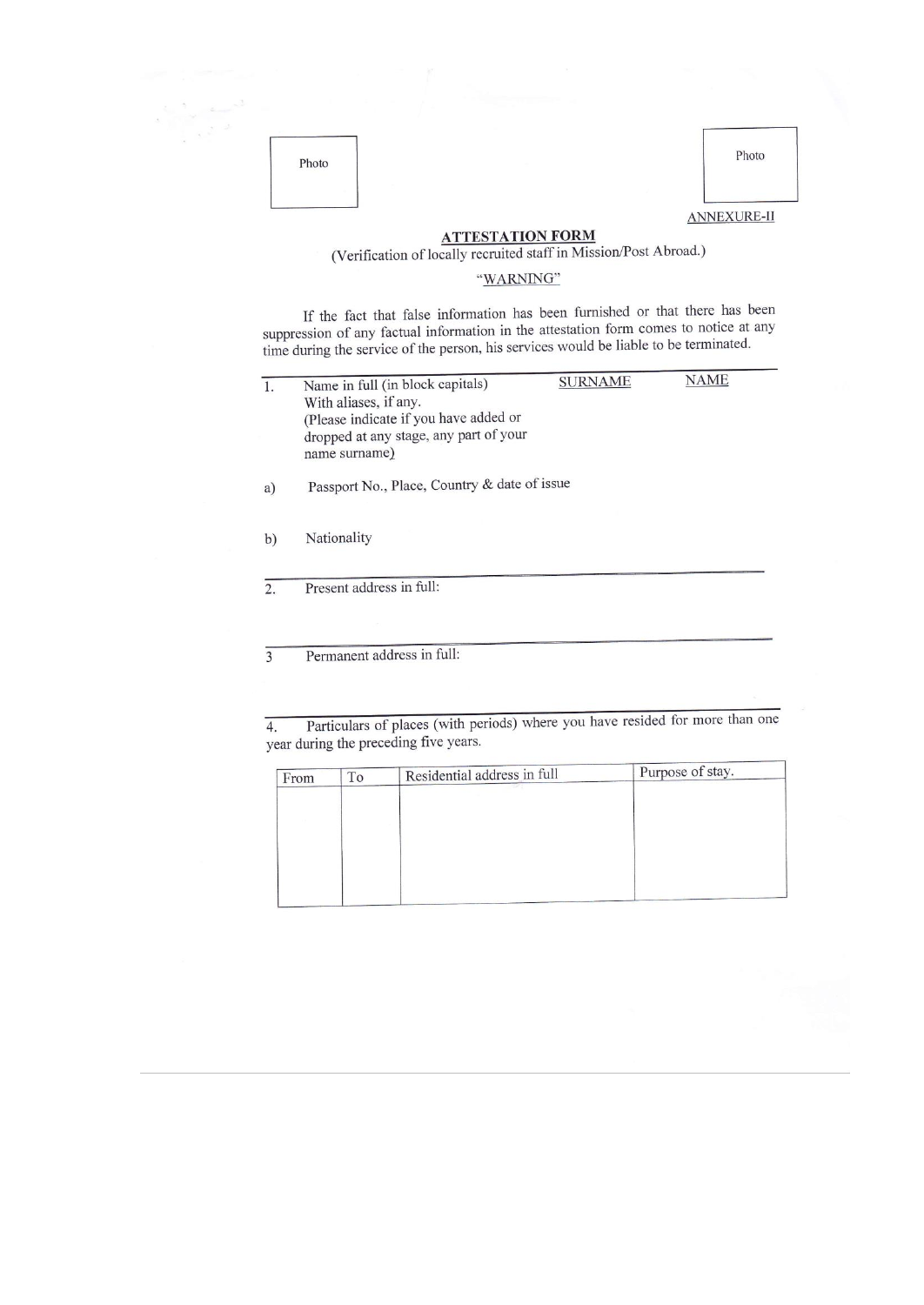|                                                     |  | Birth. | employed (give<br>designation & full<br>address) | address |
|-----------------------------------------------------|--|--------|--------------------------------------------------|---------|
| Father's name in full<br>a)<br>with aliases if any. |  |        |                                                  |         |
| Mother<br>b                                         |  |        |                                                  |         |
| Wife<br>$\mathbf{b}$                                |  |        |                                                  |         |

 $6.$  (a)Place of birth

Distt. & State in which situated

(b) Date of birth

7. (a) Your religion

(b) (To be filled in only by persons of Indian origin) Are you a member of Scheduled Caste/Scheduled Tribe? Answer 'Yes' or 'No', and if the answer is 'Yes' state the name thereof)

Educational qualification showing places of education with years in School and  $\overline{8}$ .  $C_0$ llege

| Conege.<br>Name of School/college with | Date of  | Date of<br>leaving | Examination passed |
|----------------------------------------|----------|--------------------|--------------------|
| full address                           | entering |                    |                    |
|                                        |          |                    |                    |
|                                        |          |                    |                    |
|                                        |          |                    |                    |
|                                        |          |                    |                    |
|                                        |          |                    |                    |
|                                        |          |                    |                    |
|                                        |          |                    |                    |

If you have at any time been employed, please give details of your previous and  $\overline{9}$ . present employment

| DI COUIL CHIPTO THUILLE<br>Designation or post   PERIOD<br>held or description From<br>of work | <u>To</u> | Full address of the Full reasons<br>firm<br>office<br>Institution | or leaving<br>previous job. | for<br>the |
|------------------------------------------------------------------------------------------------|-----------|-------------------------------------------------------------------|-----------------------------|------------|
|                                                                                                |           |                                                                   |                             |            |

Have you ever been arrested, prosecuted, kept under detention, bound 10.  $(a)$ down/fined/convicted by a court of law for any offence? If so, give details.

Have you ever been the subject of proceeding in a court of law?  $(b)$